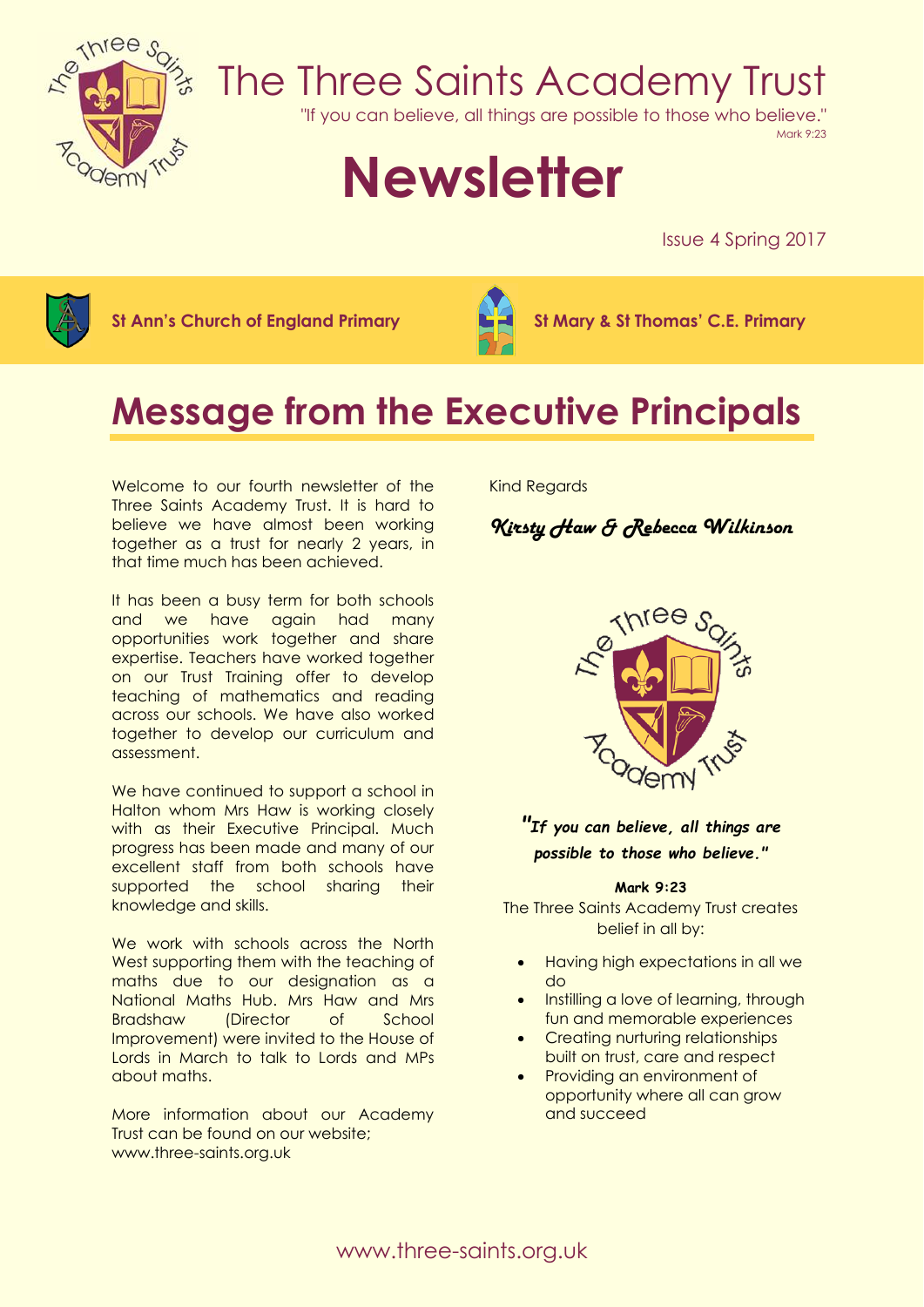## **News from St Mary & St Thomas'**  *Believe, Achieve, Shine*

#### **World Book Day Celebrations**

This term we celebrated World Book Day; we were joined by Steve Anthony, author of 'Green Lizards vs Red Rectangles'. He worked with our Y1 pupils and looked at some of the books they had written inspired by some of his stories. As a school, we wrote our own book entitled 'Mrs Lewis' Pet' and Steve read this to our children so they could all hear the finished product. He was really impressed with the children's writing.



## **KS1 Songfest**

Year 1 and Year 2 took part in the 'Songfest' event at St Helens Town Hall this term. As part of the event, a representative from the music service came to work with the pupils in school helping them to prepare for the performance. All of the songs were centred on traditional tales. We have since showed our parents some of the songs at our family worship. It's safe to say they loved it!

## **Y6 Parent Insight Day**

This term, we held our very first 'Parent Insight Day' for our Y6 families. We invited our parents and carers into school to observe a reading lesson delivered by the class teachers; they then had the opportunity to work on a task with their child. We had excellent feedback from parents and carers; they said it gave them an excellent opportunity to observe the teaching first-hand and gain an insight

into the level at which the children are working. We will be planning these days for Y1-Y5 in the summer term.

## **Tin Forest Exhibition**

The hall was transformed this term into a tin forest! We held an arts week in February and each class took part in a 500 word writing competition and completed some art work to create a whole school forest! We then invited all parents into school to come and have a look at the children's work. We have had excellent feedback and the children and parents are already looking forward to the next event!



## **Young Carer Award**

This term we are pleased to announce that we have been awarded the 'Young Carers Award'. We are really pleased that the work we do with our young carers has been recognised. We also celebrated Young Carers Day in January; we raised funds and awareness of some of the issues our young carers may face.

## **Continuing the Olympic legacy**

This half-term, a group of Y5&Y6 pupils visited the Liverpool Echo Arena to watch a British Olympic Gymnastics competition. These pupils attended our gymnastics club whilst in the lower juniors and this was a fantastic opportunity for them to see the professionals in action. Let's hope it inspires some of our pupils to become future athletes!